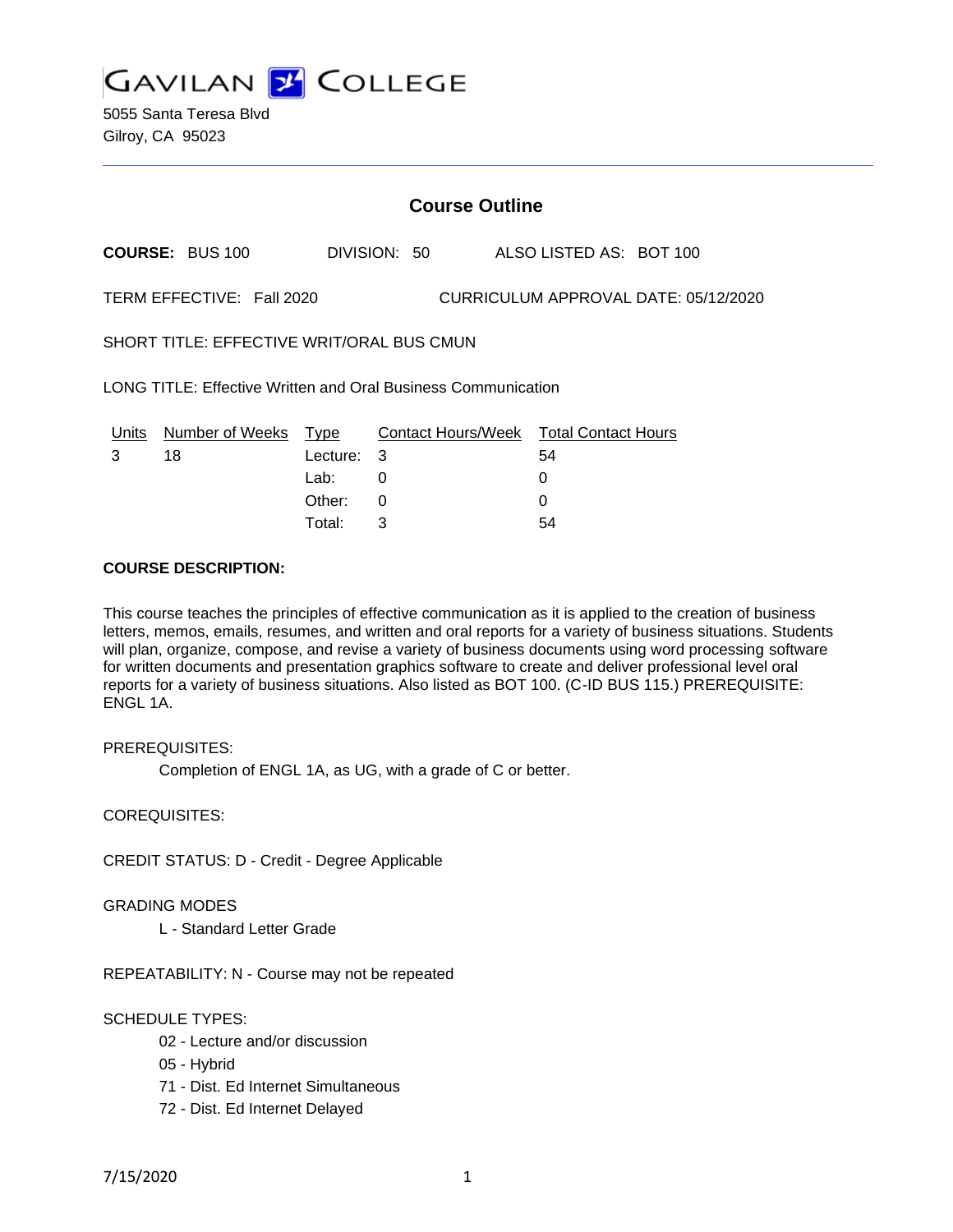# **STUDENT LEARNING OUTCOMES:**

By the end of this course, a student should:

1. Solve business communication problems through planning, problem solving, organizing, writing, listening and presenting techniques.

2. Employ software tools to plan, organize, write and revise letters, memos, emails, and reports suitable for a variety of business situations, including quantitative and business legal contexts.

3. Plan and deliver individual or team oral presentations for business meetings.

4. List reasons and suggest strategies to adapt business messages to audience needs and desires, including cross-cultural situations.

# **CONTENT, STUDENT PERFORMANCE OBJECTIVES, OUT-OF-CLASS ASSIGNMENTS**

Curriculum Approval Date: 05/12/2020

9 Hours

Content: Communication Foundations/Elements of the Communication Process

---Effective and Ethical Communication at Work

---Professionalism: Team, Meeting, Listening, Nonverbal and Etiquette Skills

---Intercultural Communication

Content: The Keys to Effective Writing/Critical Factors Influencing Communication Effectiveness

---Characteristics of Job-Related Writing

Student Performance Objectives: Explain the elements of the communication process. Analyze how word selection and usage affects communication. Describe the goals of ethical and effective business communication, including abiding by the law, telling the truth, labeling opinions, using inclusive language, and giving credit. Demonstrate an understanding of social etiquette applicable in a business environment. Explain the importance of professionalism, soft skills, and teamwork in today's workplace. Identify challenges of communicating with people from other cultures. Explain how culture affects communication effectiveness. Identify techniques for improving written messages, as well as non-verbal communication in an intercultural setting. Demonstrate knowledge about interpersonal, group, and organizational communication.

9 Hours

Content: The Writing Process

---Planning, Organizing, Writing, and Revising Business Messages

---Business Letter Formats, Standard Parts of a Business Letter

---Appearance of a Professional Quality Business Letter

Student Performance Objectives: Explain how to organize data into lists and alphanumeric or decimal outlines. Compare direct and indirect patterns of organizing ideas. Compose effective paragraphs using three classic paragraph plans as well as applying techniques for achieving paragraph coherence. Create business messages that are properly organized and well-presented, using word processing software. Utilize feedback to improve written business communication skills. Adjust composition, prose, and rhetorical language use for optimal conciseness and clarity. Revise and edit documents and print a final hard-copy version.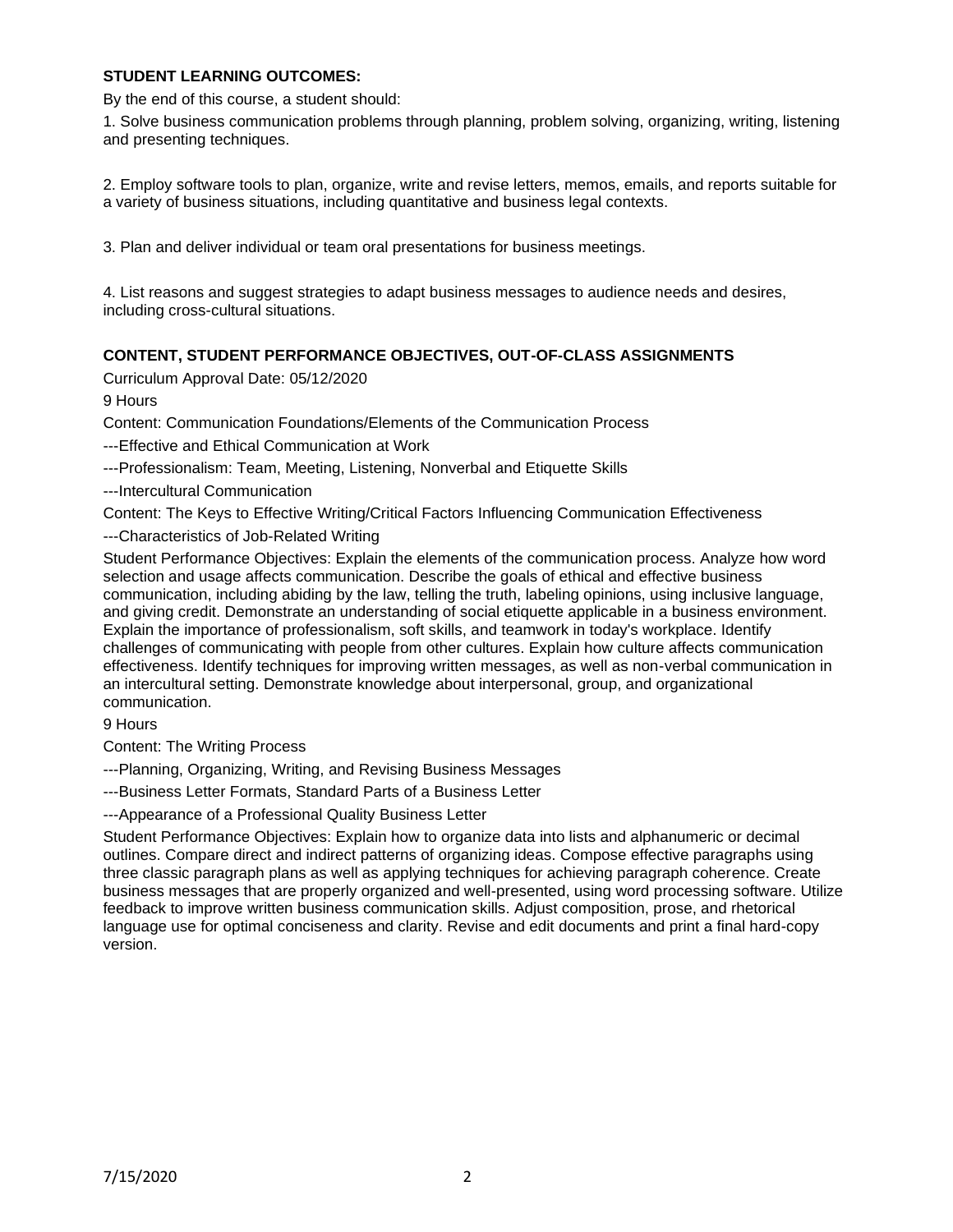# 9 Hours

Content: Workplace Communication/Communicating through Letters, Memorandums and E-Mail Messages

- ---Electronic Messages and Digital Media
- ---Positive Messages/Negative Messages
- ---Persuasive and Sales Messages

Student Performance Objectives: Compose direct messages that make requests and respond to inquiries. Write messages that convey kindness and goodwill. Modify international messages to accommodate readers from other cultures. Illustrate sensitivity to audience needs and desire, including cross-cultural situations. Describe the goals and strategies of business correspondence in conveying negative news effectively, including applying the writing process and avoiding legal liability. Explain the four major elements in successful persuasive messages and how to blend those elements into effective and ethical business messages. Identify a basic logical fallacy in a written context. Discuss the uses of social media and related Internet writing contexts. Identify what electronic tools can do for the manager.

### 9 Hours

Content: Communicating Through Reports

- ---Reports, Proposals, and Presentations
- ---Report and Research Basics
- ---Formal and Informal Business Reports
- ---Business Plans, Business Presentations

Student Performance Objectives: Describe the basic features of business reports, including functions, strategies (indirect or direct), writing style, and formats. Describe the uses of technology to access resources for business writers and researchers. Be able to discern and appreciate the differences between primary sources and secondary sources. Discuss designing visual aids, handouts, and multimedia presentations and using presentation technology competently. Explain effective techniques for adapting presentations to intercultural audiences, and demonstrate intercultural and diversity understanding. Discuss communication in an internationalization and globalization context. Demonstrate an understanding of the importance of original work, the role of proper citations and references, and the ability to avoid plagiarism of either a deliberate or inadvertent nature. Participate in groups to solve problems, and give constructive feedback on reports.

### 9 Hours

Content: Employment Communication/Communicating About Work and Jobs

---Job Search, Resumes, and Cover Letters

---Interviewing and Following Up

Student Performance Objectives: Describe the reasons to customize a resume, and know whether to choose a chronological or functional style. Describe techniques that optimize a resume for today's technologies; including preparing a scannable resume, a plain-text resume, and an e-portfolio.

# 7 Hours

Content: Oral Communication

---The Keys to Effective Oral Business Communication

Student Performance Objectives: Identify a basic logical fallacy in an oral context. Select a proper delivery format (face-to-face v. electronic) and identify the strengths of each modality. Utilize feedback to improve oral business communication skills. Identify techniques for improving oral communication in an intercultural setting.

2 Hours

Final Exam

# **METHODS OF INSTRUCTION:**

Lecture, demonstration, discussion, guided discovery.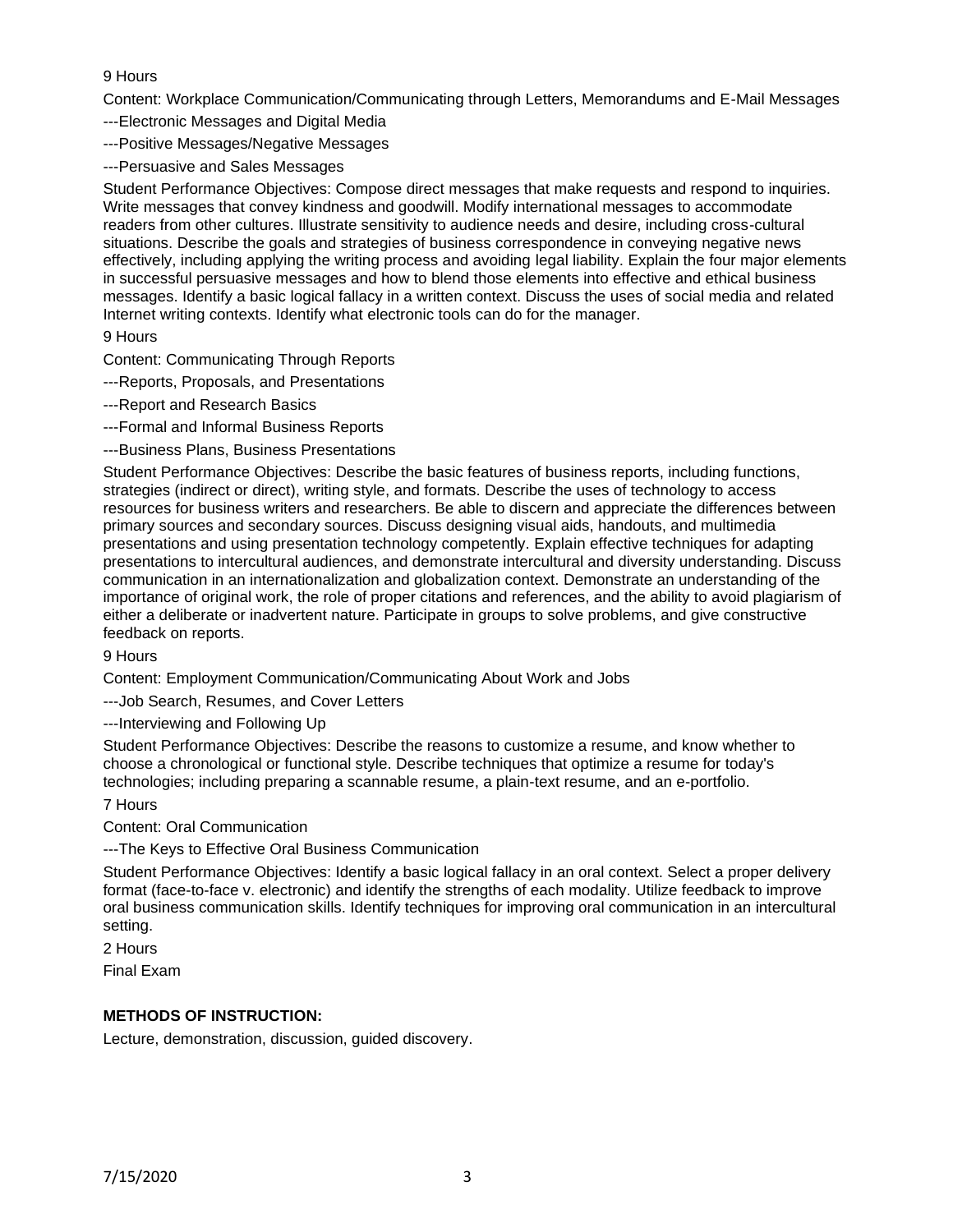# **OUT OF CLASS ASSIGNMENTS:**

#### Required Outside Hours: 18

Assignment Description: Suggested Homework/Case Study: Analyze ethical dilemmas related to communication. AND/OR Analyze a problem in a pre-written international letter and identify weaknesses that may cause troubles for intercultural readers.

#### Required Outside Hours: 18

Assignment Description: Suggested Homework/Projects: Demonstrate knowledge of the writing process including determining the purpose and channel for the message, envisioning the audience, adapting the message to the reader, organizing the message using appropriate strategy, writing the first draft, revising, and proofreading.

#### Required Outside Hours: 18

Assignment Description: Suggested Homework/Projects: Write routine, positive, negative and persuasive business letters, memorandums, and e-mail messages that are clear, tactful and free of distracting errors using word processing software. AND/OR Using a case study, write a positive, negative, and persuasive message that meets workplace standards.

#### Required Outside Hours: 22

Assignment Description: Suggested Project: Write an analytical report which analyzes a problem or question, compares and contrasts alternative solutions, includes properly inserted visuals, page numbers and an associated table of contents, includes documented sources, an executive summary, and provides conclusions and recommendations. The report will be prepared using word processing software, properly formatted, and printed by a computer printer. OR

Write an analytical business report using primary and secondary research, integrating graphics, and using an acceptable format and writing style with demonstrates knowledge of the formal writing process.

Required Outside Hours: 18

Assignment Description:

Suggested Homework: Write a resume and application letter as well as organize and conduct a mock interview. AND/OR Read and locate a local job opportunity in the newspaper or in an online source, and write a cover letter and resume for that job opportunity.

Required Outside Hours: 14

Assignment Description: Suggested Homework/Projects: Develop and present oral reports using presentation-graphics software. Such as: Analyze an on-campus problem, develop an oral report, and prepare a presentation using Microsoft office applications.

### **METHODS OF EVALUATION:**

Writing assignments Percent of total grade: 40.00 % Percent range of total grade: 40% to 60% Written Homework, Projects Skill demonstrations Percent of total grade: 30.00 % Percent range of total grade: 10% to 30% Performance Exams Objective examinations Percent of total grade: 30.00 % Percent range of total grade: 20% to 40% Multiple Choice, True/False, Matching Items, Completion

### **REPRESENTATIVE TEXTBOOKS:**

Kolin, Philip C.. Successful Writing at Work. Boston, MA: Cengage,2017. ISBN: 130588553 Reading Level of Text, Grade: 12+ Verified by: MS Word